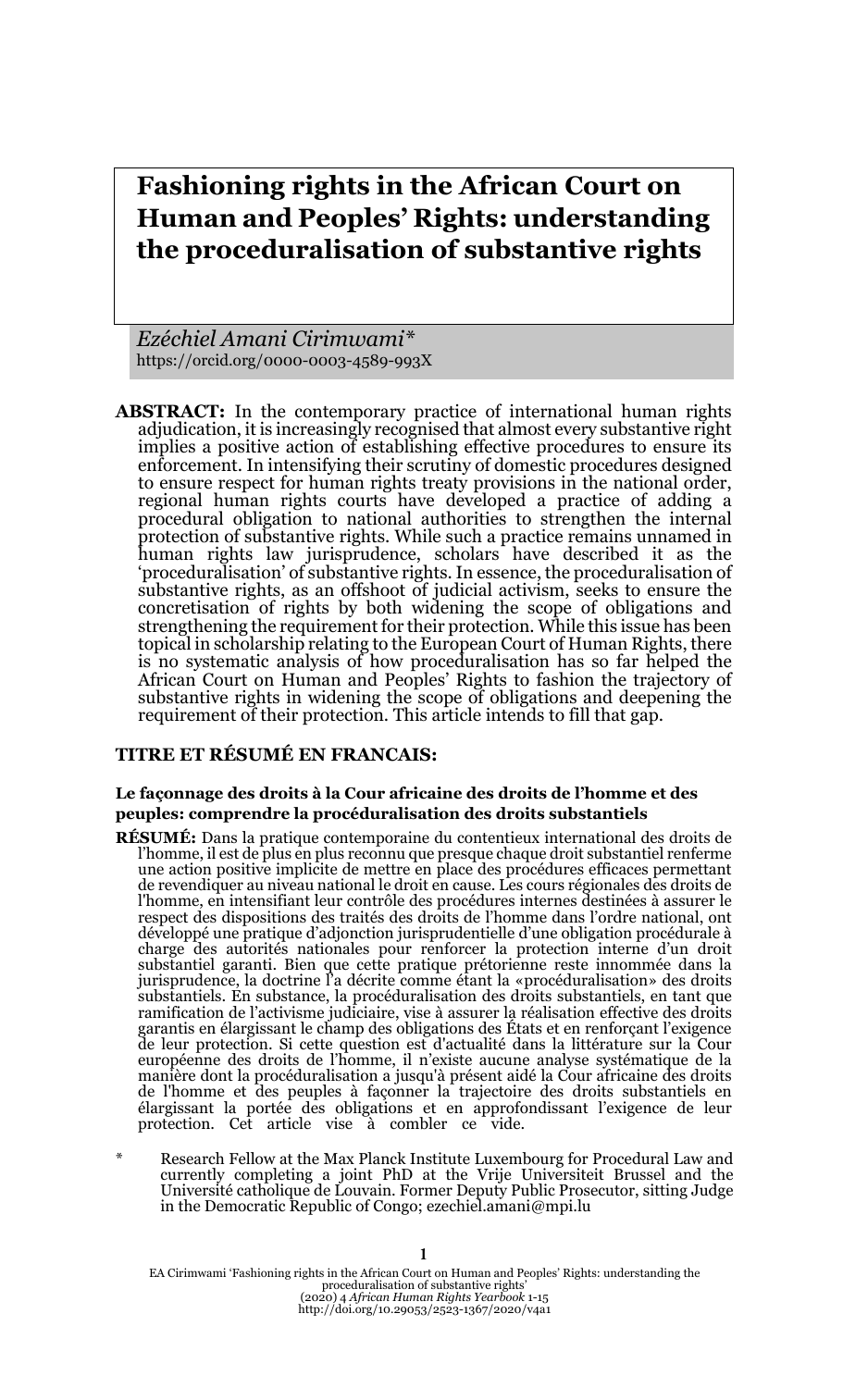2 *Cirimwami/Fashioning rights in the African Court on Human and Peoples' Rights*

#### **KEY WORDS:** African Court on Human and Peoples' Rights, proceduralisation, procedural obligation, substantive rights

### **CONTENT:**

| $\overline{2}$ | The general approach of the African Court on Human and Peoples' |  |
|----------------|-----------------------------------------------------------------|--|
|                |                                                                 |  |
|                | 2.1                                                             |  |
|                | 2.2                                                             |  |
|                |                                                                 |  |
|                |                                                                 |  |

# **1 INTRODUCTION**

The term 'proceduralisation' is a neologism that merely means 'making (it more) procedural'.<sup>1</sup> This term has not yet been clearly associated with the African Court on Human and Peoples' Rights (African Court or Court). Neither the African Charter on Human and Peoples' Rights (Charter), nor any other relevant human rights instrument<sup>2</sup> from which the African Court derives its jurisdiction in light of article 3(1) of the African Charter,<sup>3</sup> refers to the term. The case law of the African Court is also silent on this issue.

It is well established that contemporary international human rights theory and practice recognise that almost every substantive human right implies a positive action of putting in place effective procedures capable of securing its enforcement.4 This positive action is labelled as a procedural obligation.5 Indeed, human rights adjudicating bodies have intensified their scrutiny of internal procedures designed to ensure respect for human rights treaty provisions in the national order.

- 1 E Dubout 'La procéduralisation des obligations relatives aux droits fondamentaux substantiels par la Cour européenne des droits de l'homme' (2007) 69 *Revue trimestrielle des droits de l'homme* 397; K I Panagoulias *La procéduralisation des droits substantiels garantis par la Convention européenne des droits de l'homme* (2011) 17; N Le Bonniec *La procéduralisation des droits substantiels par la Cour européenne des droits de l'homme. Réflexion sur le contrôle juridictionnel du respect des droits garantis par la Convention européenne des droits de l'homme* (2017) 23-24.
- 2 The African Court enjoys a distinctive contentious jurisdiction which extends to the interpretation and application of any other relevant human rights instrument ratified by the states concerned. See, A Rachovitsa 'On new "judicial animals": the curious case of an African Court with material jurisdiction of a global scope' (2019) 19 *Human Rights Law Review* 255-289; J Mumbala & E Amani 'Le système africain de protection des droits de l'homme et le droit international humanitaire' (2018) 2 *African Human Rights Yearbook* 13-14.
- 3 Article 3(1) of the Protocol to the African Charter on Human and Peoples' Rights on the Establishment of the African Court on Human and Peoples' Rights reads: 'The jurisdiction of the Court shall extend to all cases and disputes submitted to it concerning the interpretation and application of the Charter, this Protocol and any other relevant Human Rights instrument ratified by the states concerned'.
- 4 K Krešimir *Prosecuting human rights offences: rethinking the sword function of human rights law* (2017) 29; E Brems 'Procedural protection: An examination of procedural safeguards read into substantive Convention rights' in E Brems & J Gerards (eds) *Shaping rights in the ECHR* (2013) 138.
- 5 L Lavrysen 'The scope of rights and the scope of obligations: positive obligations' in Brems & Gerards (n 4) 162; Krešimir (n 4).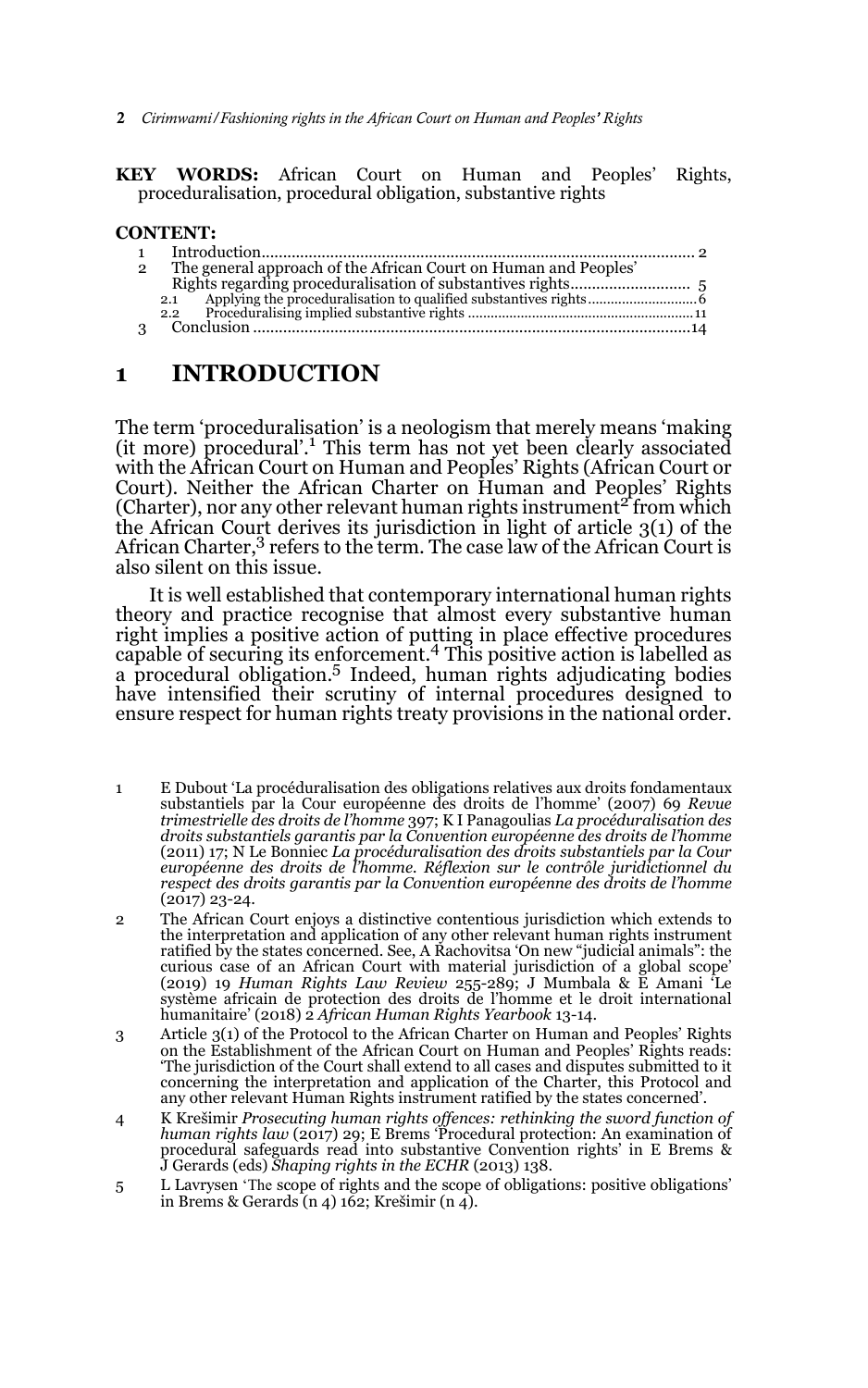In the process, they are increasingly developing a practice of adding a procedural obligation to national authorities in order to strengthen the internal protection of a substantive right.<sup>6</sup> As Krešimir highlights, the procedural obligation should not be indiscriminately identified with a positive obligation in practical reasoning.7 Instead, the latter can include two types of positive obligations: procedural and substantive obligations.8 The positive obligation, as a specific legal concept in international human rights law, has a broader meaning and scope than<br>the procedural obligation.<sup>9</sup> They do not necessarily have the same aim and models of enforcement.<sup>10</sup> Krešimir further observes that even though the positive obligation as a legal concept also encompasses<br>specific substantive requirements,<sup>11</sup> it differs from the concept of procedural obligation, which is associated with the issue of<br>proceduralisation of human rights.<sup>12</sup>

Human rights adjudicating bodies' practice of adding a procedural obligation to national authorities to strengthen the internal protection of a substantive right remains unnamed in case law. As 'law abhors a vacuum',<sup>13</sup> the doctrine has described it as proceduralisation of substantive rights.<sup>14</sup> Proceduralisation is, therefore, a purely doctrinal concept that results from judicial activism.<sup>15</sup>

There are two possible meanings of the concept of proceduralisation, depending on whether it relates to the law or the right. Concerning this classification, Dubout contends that proceduralisation has a broad and a narrow meaning. In its broadest sense, and from a systemic perspective, the proceduralisation of law refers to the establishment of procedures designed to enhance the quality of a legal system. In the narrower sense, and from a more contentious perspective, the proceduralisation of a right refers to the establishment of procedural mechanisms to improve the enforcement of that right.16 It has a narrower scope and aims at enabling the realisation of a right.<sup>17</sup> From this second meaning, proceduralisation denotes a process intended to reinforce the protection of a substantive

- 6 Dubout (n 1) 398; F Sudre *Droit européen et international des droits de l'homme* (2019) 253-254.
- 7 Krešimir (n 4) 29.

- 10 Krešimir (n 4); see further for the interplay between positive obligation and enforcement, S Rabinder 'Using positive obligations in enforcing Convention rights' (2008) 13(2) *Judicial Review* 97.
- 11 Stoyanova (n 8) 329.
- 12 Krešimir (n 4) 29.
- 13 B Rempel 'Scoring points: the law abhors vacuum' (1991) 16(3) *Law Now* 8-9.
- 14 Le Bonniec (n 1) 25; Dubout (n 1) 397; Panagoulias (n 1) 17.
- 15 Krešimir (n 4) 29; Dubout (n 1) 398.
- 16 Dubout (n 1) 398.
- 17 Le Bonniec (n 1) 30

<sup>8</sup> V Stoyanova *Human trafficking and slavery reconsidered: conceptual limits and states' positive obligations in European law* (2017) 329.

<sup>9</sup> See for further reading, Stoyanova (n 8) ch 8: Positive Obligations under Human Rights Law, 319-426; Lavrysen (n 5).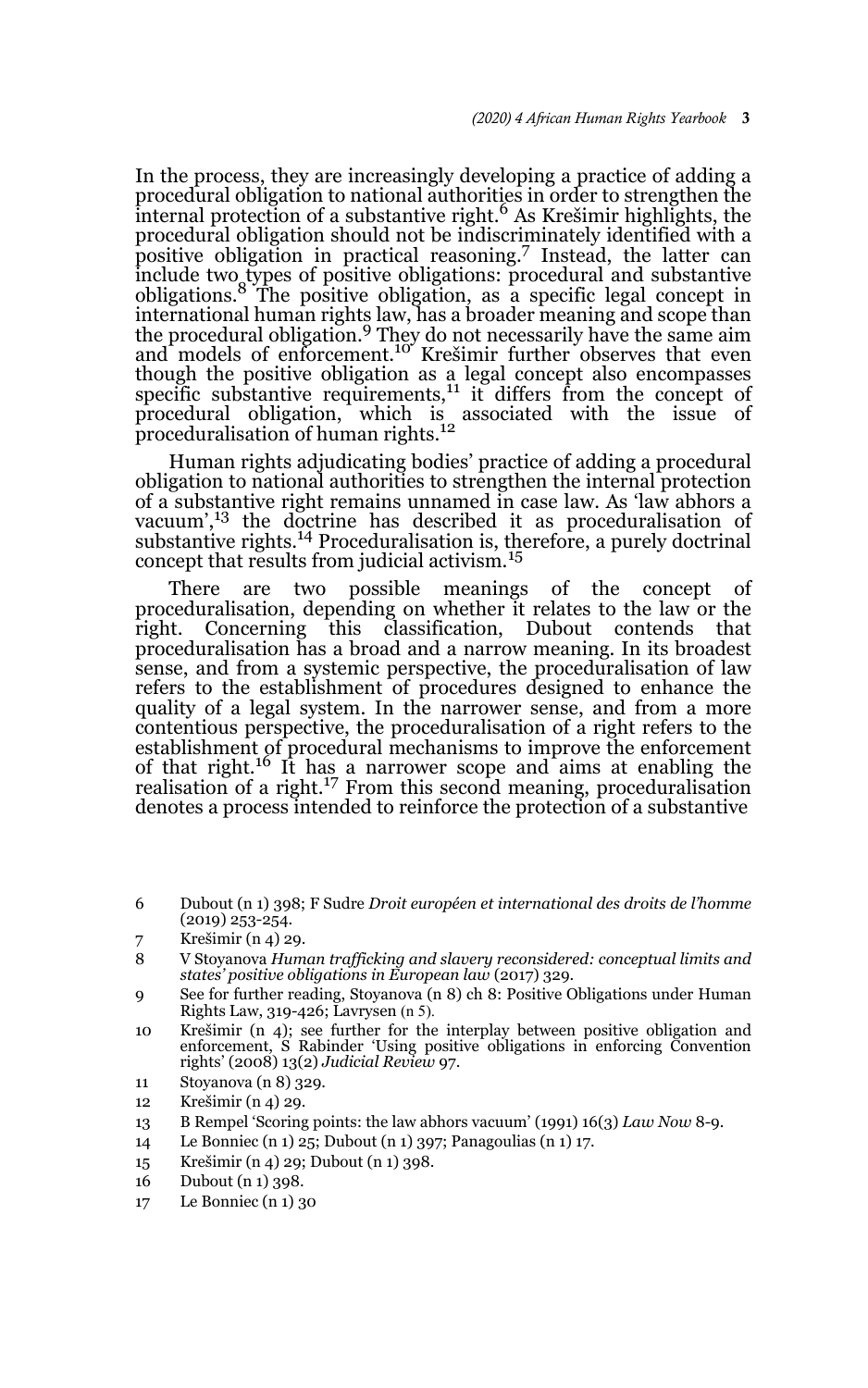right guaranteed in international human rights law.18 It is both a positive and implied obligation that requires active conduct from national authorities to ensure the effectiveness of the protected right.<sup>19</sup> The failure to comply with the procedural obligation leads to a violation of a Human Right Convention regardless of whether the substance of<br>the protected right itself has been violated.<sup>20</sup> As a result, a distinction is made in the same provision between a substantive aspect and a procedural aspect, thus creating a form of duplication of the guaranteed right.21 In this regard, Krešimir observes that while the substantive and procedural aspects of human rights norms operate as distinct and autonomous duties, $2^2$  they are not in a conceptual clash but rather interact as two conceptually distinct legal requirements.<sup>23</sup> In the same vein, Dubout sees the procedural and substantive protections of a right as two complementary guarantees.24 He distinguishes between the two by highlighting the substantive protection as an obligation of result and the procedural protection as an obligation of means. As Krešimir emphasises, in practical reasoning, this distinction translates into the fact that in order to find a substantive violation of a right, it is necessary to establish a causal link between the action or inaction of the state and the infringement of the right.<sup>25</sup> For example, a procedural violation can be found by identifying failures in the process that have led to the absence of prevention, sanctioning and effective deterrence of a human rights offence. However, in order to make such a finding, it is not necessary to identify whether the state is directly responsible for the infringement of the substantive aspect of the right.<sup>26</sup>

Overall, proceduralisation in international human rights law has several aspects.<sup>27</sup> Linked to substantive rights, it intends to reinforce the protection of substantive rights guaranteed in international human rights law. It leads to the concretisation of rights by widening the scope of obligations and by deepening the requirement of their protection.28

- 18 Krešimir (n 4) 29; Dubout (n 1) 398.
- 19 Dubout (n 1) 398.
- 20 As above.
- 21 As above.
- 22 K Krešimir 'Substantive and procedural criminal law protection of human rights in the law of the European Convention on Human Rights' (2020) 20 *Human Rights Law Review* 75-100 at 81; Krešimir (n 4) 30; T Kleinlein 'The procedural approach of the European Court of Human rights: between subsidiarity and dynamic evolution' (2019) 68 *International and Comparative Law Quarterly* 99.
- 23 See further, A Bottoms & J Tankebe 'Beyond procedural justice: a dialogic approach to legitimacy in criminal justice' (2012) 102(1) *Journal of Criminal Law and Criminology* 119-170.
- 24 Dubout (n 1) 415.
- 25 Krešimir (n 22) 83.
- 26 As above.
- 27 JH Gerards & E Brems 'Procedural review in European fundamental rights cases: introduction' in JH Gerards & E Brems (eds) *Procedural review in European fundamental rights cases* (2017) 1; T Kleinlein 'The procedural approach in international human rights law and fundamental values: towards a proceduralisation of the interface of international and domestic law?' (2018) 10(4) *ESIL Conference Paper Series* 1-23; Kleinlein (n 22) 92.
- 28 Dubout (n 1) 404.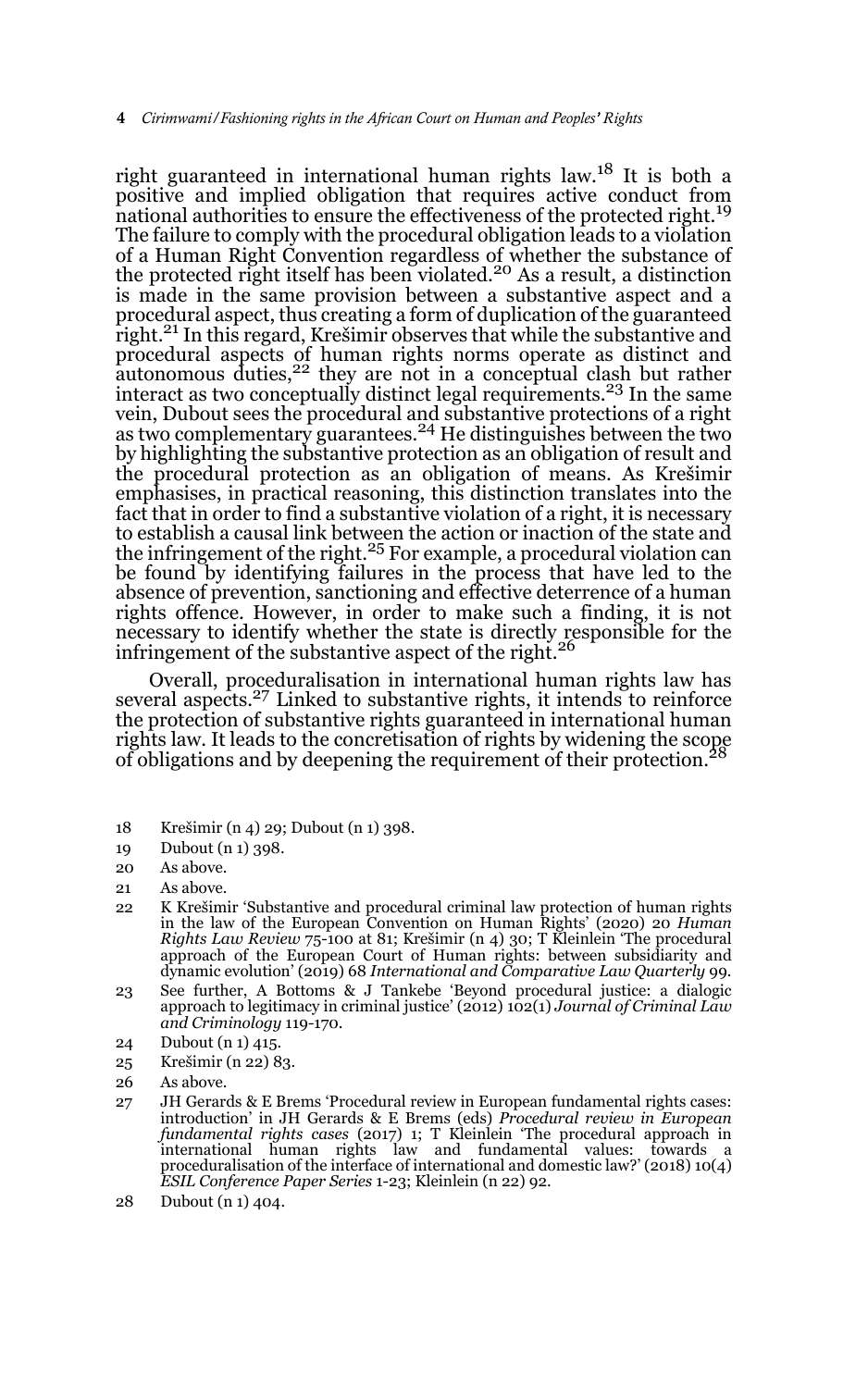The proceduralisation of substantive rights is not absent from the African Court's case law. Whereas it has been a topical issue in the literature<sup>29</sup> relating to the European Court of Human Rights' case law, there is no systematic analysis of how it has so far helped the African Court to concretise a given right. The discussion herein will make an appraisal of this trend of proceduralisation in the African Court's case law.

# **2 THE GENERAL APPROACH OF THE AFRICAN COURT ON HUMAN AND PEOPLES' RIGHTS REGARDING PROCEDURALISATION OF SUBSTANTIVES RIGHTS**

The Africa Court has progressively been involved in the proceduralisation of substantive rights. The trend towards proceduralisation in its judgments emerges from two patterns. On the one hand, explicit procedural requirements are found in various provisions of the African Charter. These self-contained procedural rights imply a duty of due diligence in investigation and prosecution, or a duty to enact new legislation providing individuals with judicial remedies.

These obligations now fall within the scope of the right in question, which suggests that review on the merits of the relevant right may also include a review on the procedural merits. On the other hand, the African Court has focused on domestic proceedings among the other grounds when deciding on the merits. Proceduralisation is, therefore, an integrated procedural review,30 which implies that the quality of the internal decision-making processes influences the Court's review on the merits.

A thorough analysis of the African Court judges' reasoning and motivations reveals that the Court does not only adjudicate and solve legal disputes, but it also makes law by determining what abstract norms mean.<sup>31</sup> Through the interpretative practice of norms mean.<sup>31</sup> Through the interpretative practice of proceduralisation, it has clarified or modified a substantive provision's content and scope of application. By widening the scope of states' obligations and deepening the requirement of substantive rights' protection, the African Court refashions the trajectory<sup>32</sup> of some provisions of the African Charter.

- 29 Le Bonniec (n 1); Dubout (n 1); Panagoulias (n 1).
- 30 See further, Kleinlein (n 22) 93.

<sup>31</sup> See further for a concise analysis of how courts make law, E Yildiz 'A Court with many faces: judicial characters and modes of norm development in the European Court of Human Rights' (2020) 31 *European Journal of International Law* 73-99.

<sup>32</sup> Regarding the reshape or refashion of norm's trajectory, see n 31 above.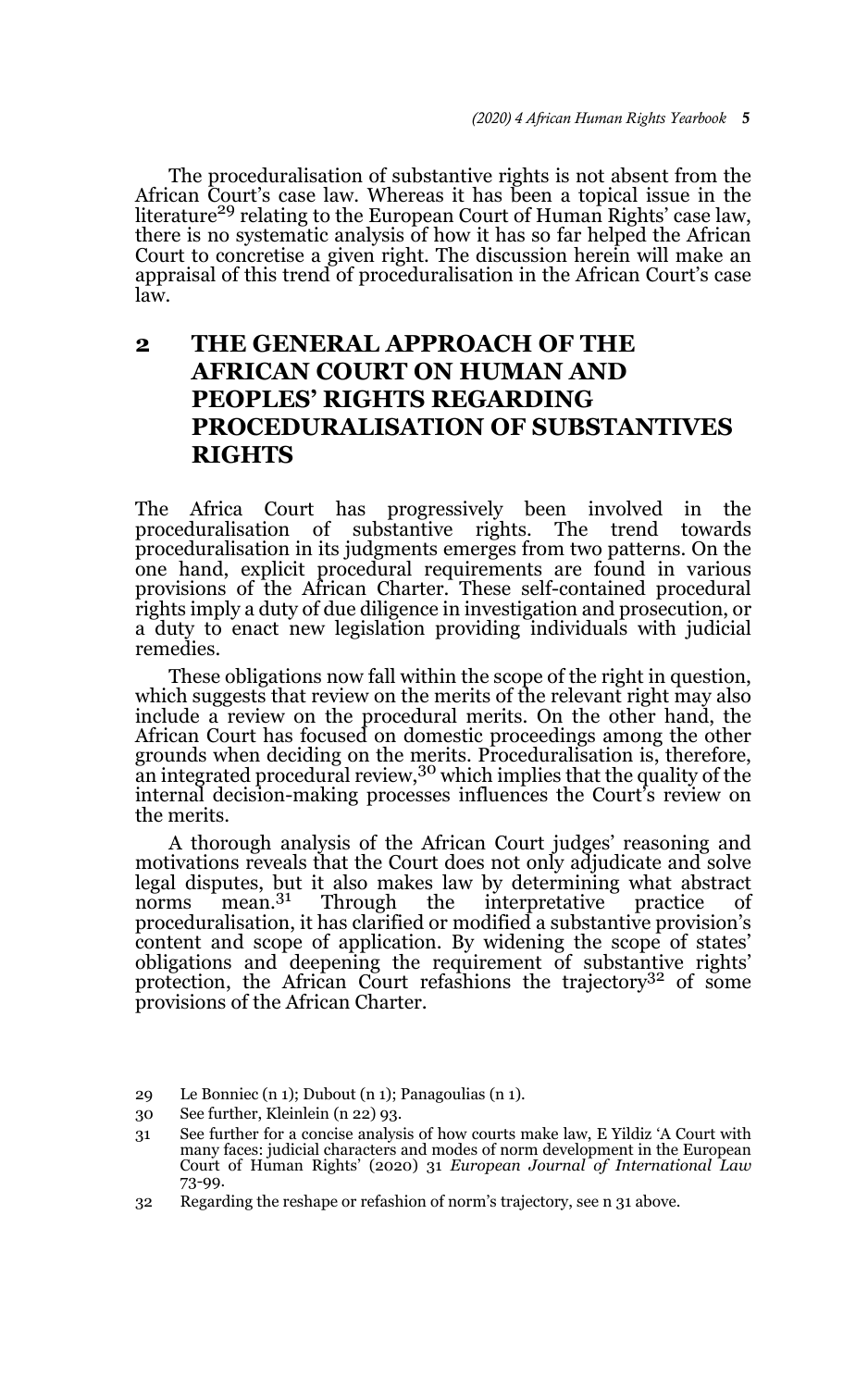In addition, the Court seems to have acquired a taste in this practice of proceduralisation that it has managed to proceduralise substantive rights that are not enshrined in the African Charter. This practice may be the consequence of this phenomenon resulting from the judicial activism of the Court.

# **2.1 Applying the proceduralisation to qualified substantives rights**

Cases decided thus far by the Court have concerned qualified rights. The most common paradigm of the concretisation of rights by deepening the requirement of their protection and widening the scope of obligations is the requirement of an effective investigation into the infringement of a substantive right guaranteed by article 7 of the African Charter.

In its landmark judgment issued in the case of *Nobert Zongo and Others v Burkina Faso,*<sup>33</sup> the African Court assessed the procedural requirements found in the substantive right to a fair trial guaranteed in article 7 of the African Charter. This case was about the murder of Norbert Zongo, an investigative journalist and editor of the Burkinabe magazine *L'Indépendant*, his younger brother Ernest Zongo and two co-workers.34 They were all killed in Burkina Faso on 13 December 1998 in particularly suspicious circumstances. The case was brought by the families of Zongo and his colleagues and by the NGO *Mouvement Burkinabé des Droits de l'Homme et des Peuples*. The applicants alleged that the killings of Zongo and his colleagues were not the result of a random act of violence, but related to their investigations they were carrying out into various political scandals, including those taking place at the highest levels of the Burkinabe government.35 Besides, the applicants claimed that Burkina Faso officials failed to investigate the case properly, and deliberately impeded the investigation, leaving them unable to bring to justice those responsible for the murders.  $3^{\circ}$  By its judgment rendered on 28 March 2014, the Court ruled unanimously that Burkina Faso had violated articles 1 and 7 of the African Charter.<sup>37</sup>

The Court's legal reasoning in this regard is of particular interest. It outlines the Court's path in shaping the trajectory of article 7 of the Charter to broaden the scope of states' obligations and strengthen the substance of the right to a fair trial. The African Court found that Burkina Faso failed to act 'with due diligence in seeking out, prosecuting and placing on trial those responsible for the murder of

<sup>33</sup> *Beneficiaries of late Norbert Zongo, Abdoulaye Nikiema alias Ablasse, Ernest Zongo, Blaise Ilboudo and Mouvement Burkinabe des Droits de l'Homme et des Peuples v Burkina Faso (merits)* (2014) 1 AfCLR 219 (*Nobert Zongo* case).

<sup>34</sup> See comment on this case, O Windridge 'Zongo v. Burkina Faso, Judgment & Judgment on Reparations (Afr. Ct HPR)' (2017) 56 *International Legal Materials* 1091-1143.

<sup>35</sup> *Zongo* case (n 33) paras 3-6.

<sup>36</sup> paras 12-14.

<sup>37</sup> para 203.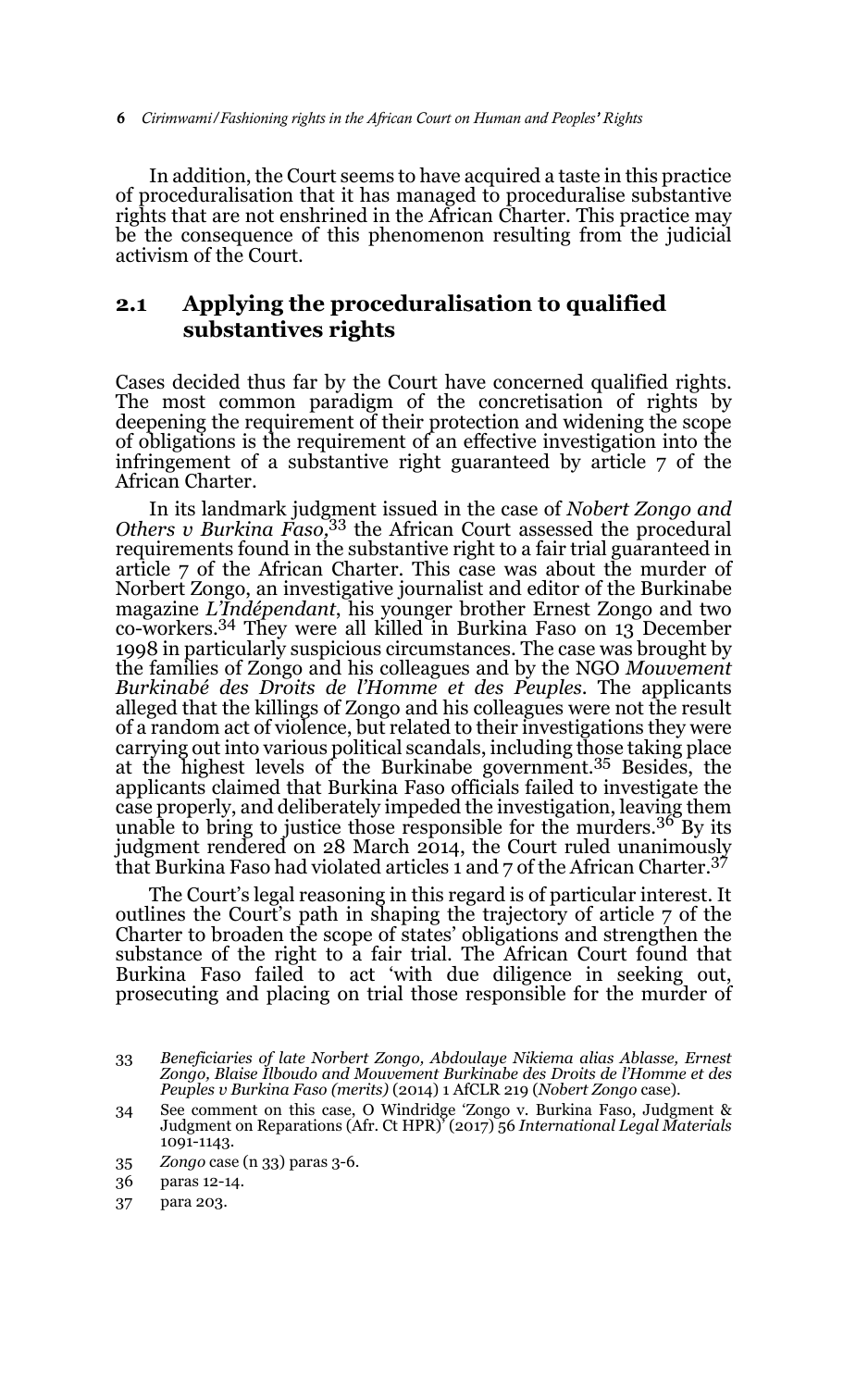Norbert Zongo and his three companions'.38 Therefore, the Court noted that, in that aspect, Burkina Faso 'had violated the rights of the Applicants to have their case heard by competent national courts as guaranteed under Article 7 of the Charter'.<sup>39</sup>

The Court's reading is entirely novel. Indeed, the procedural obligations to investigate, prosecute and bring to justice those responsible for serious crimes are not expressly set out in article 7 of the Charter. The Court's ruling essentially introduced a new 'rule' that the procedural obligation to investigate the infringement of the right to life is an essential component of the right secured by this provision.40 In the *Nobert Zongo* case, applicants contended that 'by failing to initiate an effective inquiry to determine the circumstances surrounding the death of Nobert Zongo and ensuring that those responsible were identified, prosecuted and convicted, Burkina Faso violated Norbert Zongo's right to life as guaranteed under Articles 4 of the Charter on Human and Peoples' Rights'.41 The Court's reasoning would perhaps draw little attention if these procedural obligations stemmed from article 4 of the African Charter.<sup>42</sup>

The fact that the African Court found these procedural requirements as embedded within the substantive right to a fair trial under article 7(1) of the African Charter, perfectly illustrates the extent to which the African Court is capable of fashioning the trajectory of a right.

So far, many of the cases brought before the African Commission on Human and Peoples' Rights (African Commission) have been revolving around allegations of violations of the right to a fair trial under article 7.43 However, the African Commission had not yet discovered such procedural obligations in article 7 of the Charter. Yet, in the same vein, numerous resolutions have been adopted,<sup>44</sup> and declarations from

38 *Zongo* case (n 33) para 155.

- 40 African Commission on Human and Peoples' Rights, *General Comment No 3 on the African Charter on Human and Peoples' Rights: The Right to Life (Article 4)* (PULP, 2015); R Murray *The African Charter on Human and Peoples' Rights: a commentary* (2019)108; See further, O Cahn 'Obligations positives procédurales et droit à la vie' in G Giudicelli-Delage, S Manacorda & J Tricot (eds) *Devoir de punir? Le système pénal face à la protection internationale du droit à la vie* (2013) 235.
- 41 *Zongo and Others v Burkina Faso (preliminary objections)* (2013) 1 AfCLR 199.
- 42 Article 4: 'Human beings are inviolable. Every human being shall be entitled to respect for his life and the integrity of his person. No one may be arbitrarily deprived of this right'.
- 43 NJ Udombana 'The African Commission on Human and Peoples' Rights and the development of fair trial norms in Africa' (2006) 6 *African Human Rights Law Journal* 299-332; R Murray (n 40) 206.
- 44 Resolution on the Right to Recourse and Fair Trial adopted by the Commission at its 11th Ordinary Session in Tunis, Tunisia, in March 1992; recalling further the resolution on the Respect and the Strengthening of the Independence of the Judiciary adopted at the 19th Ordinary Session held in Ouagadougou, Burkina Faso, in March 1996; Dakar Declaration and Recommendations on the Right to a Fair Trial in Africa, ACHPR/Res.41(XXVI)99: Resolution on the Right to Fair Trial and Legal Aid in Africa (1996), 15 November 1999.

<sup>39</sup> As above.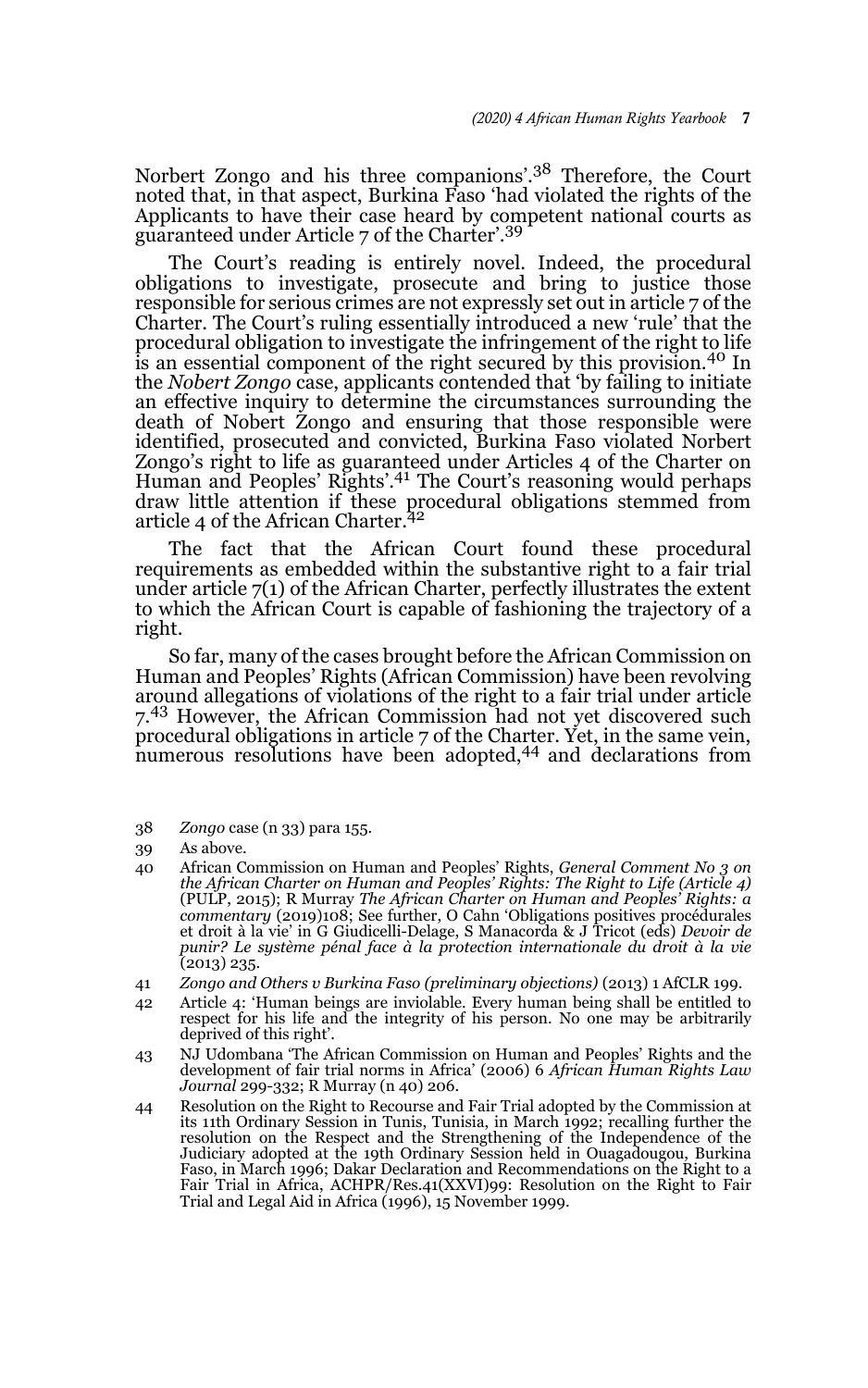other workshops and conferences endorsed, including the Dakar Declaration and Recommendations on the Right to a Fair Trial in Africa.45 Reflecting this continued need to examine this right, the African Commission established a Working Group on Fair Trial in November 1999 with the mission to 'prepare a draft of general principles and guidelines on the right to a fair trial and legal assistance under the African Charter'.<sup>46</sup> As Murray highlights, the results of this Working Group's endeavours include contributions to the Principles and Guidelines on the Right to a Fair Trial and Legal Assistance in Africa adopted in 2003.<sup>47</sup> Surprisingly, however, both the communications and the resolutions of the African Commission, as well as all these other instruments mentioned above do not refer to procedural requirements to investigate, prosecute and judge as intrinsic to article 7 of the Charter. For instance, the African Commission in *Mamboleo M Itundamilamba v Democratic Republic of Congo*48 observed that states might choose to use 'means peculiar to their judicial system to meet the requirements of Article  $7.^{49}$  However, it was noted that such discretionary power should be exercised

in the light of the objectives of the Charter, namely taking all appropriate measures to ensure that justice is delivered by a competent, independent and impartial court or tribunal; that justice should be fair and adversarial. This is an obligation to produce a result, non-compliance with which cannot be justified by any reason whatsoever, and if the result is not achieved, the state is at fault. It is not enough for the state to prove its passivity in the occurrence of a situation which violates the provisions of article 7 of the African Charter.50

Interestingly, the African Court's reasoning in shaping the trajectory of this provision is quite different from the African Commission's, and is perhaps more elaborated, as illustrated in *Nobert Zongo* case. The Court did not question the state's discretion, as to how the state should comply with the procedural requirements in article  $7(1)$  of the African Charter. Instead, it found that the procedural obligation to carry out effective investigations leading to the trial of the perpetrators is a 'measure of cessation of a violation already established'51 and a 'legitimate measure likely to forestall the continued violation of

- 45 Recommendations of the Seminar on the Right to a Fair Trial in Africa held in collaboration with the African Society of International and Comparative Law and Interights, in Dakar, Senegal, from 9-11 September 1999
- 46 ACHPR/Res.41(XXVI)99: Resolution on the Right to Fair Trial and Legal Aid in Africa (1996), 15 November 1999
- 47 Murray (n 40) 205-206.
- 48 Communication 302/05, *Mr Mamboleo M Itundamilamba v Democratic Republic of Congo*, 18 October 2013. See further comment on this case and its aftermath, S Smis, D Inman, A Cirimwami and C Bahala 'The (un)willingness to implement the recommendations of the African Commission on Human and Peoples' Rights: revisiting the Endorois and the Mamboleo M Itundamilamba decisions' (2018) 2 *African Human Rights Yearbook* 400-426, spec 418-424.
- 49 Communication 302/05 (n 48) para 115.
- 50 As above.
- 51 *Beneficiaries of late Norbert Zongo, Abdoulaye Nikiema alias Ablasse, Ernest Zongo, Blaise Ilboudo and Mouvement Burkinabe des Droits de l'Homme et des Peuples v Burkina Faso (reparations)* (2015) 1 AfCLR 258, paras 103-104.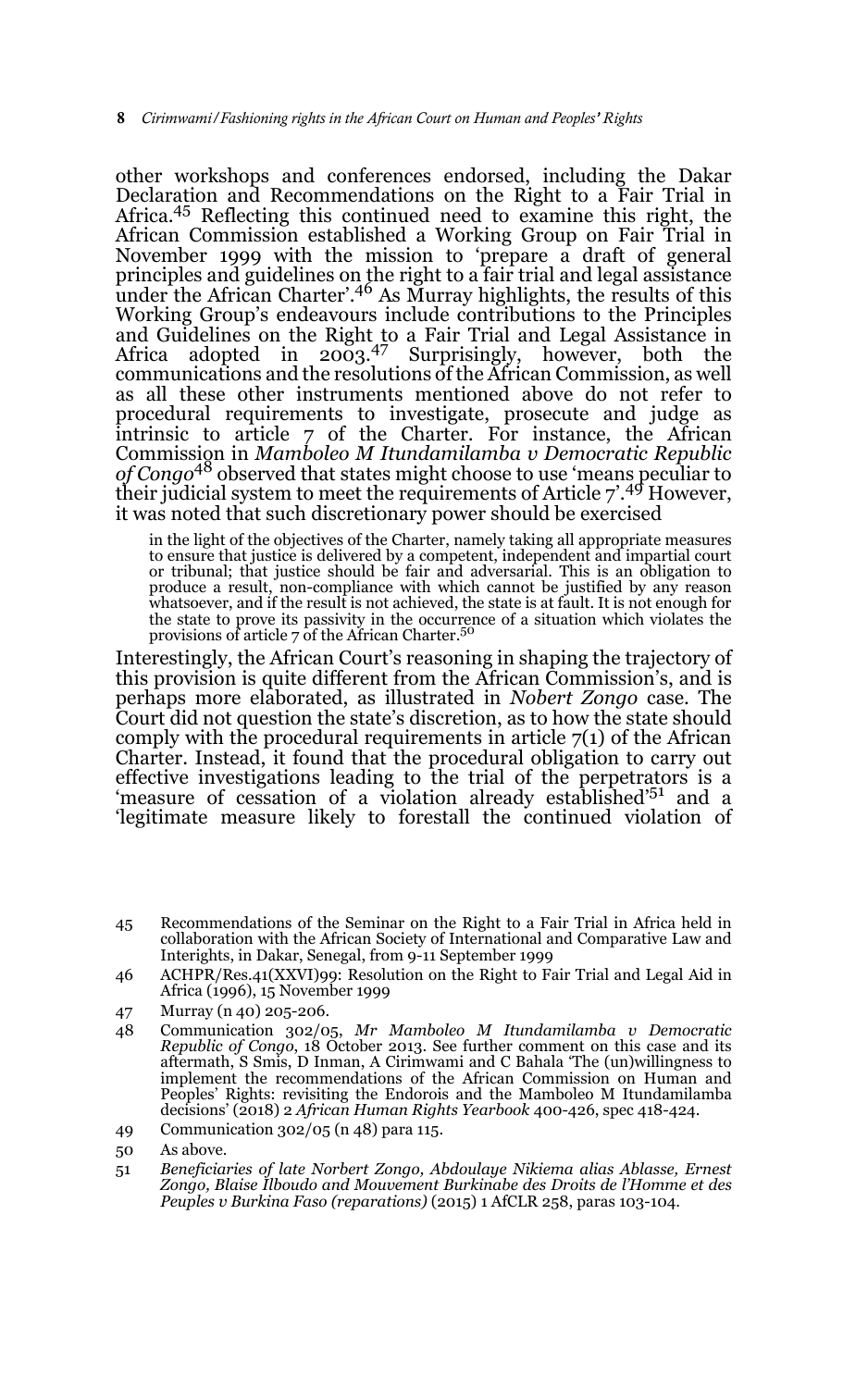Article  $7.5^2$  How the state should do so was within its discretion,  $53$  but the Court ordered that it should 'reopen investigations with a view to seek out, prosecute and bring to justice the perpetrators of the assassination of Norbert Zongo and his three companions'.54 It follows that the proceduralisation of article 7 of the African Charter through criminal prosecution has brought to light the transformation of the classic relationship between human rights and criminal law. Human rights are not only considered as a shield against the criminal law but also a driving force for its deployment in order to give full effect to the substantive right. The literal reading of article  $\overline{z}$  is that it vests any person suspected or accused of a criminal offence with legal rights shielding him or her from state repression in the investigation and prosecution of crime. Thus, the function of human rights law is to neutralise the application of criminal law mechanisms against an individual.55

Apart from this 'shield function' of human rights law, the legal reasoning of the African Court in the *Nobert Zongo* case draws the instances where human rights law mandates the state to investigate, prosecute and, if appropriate, punish criminal attacks on human rights. Human rights law plays, in this sense, a sword function that leads to triggering the application of criminal law mechanisms rather than<br>neutralising their effects.<sup>56</sup> The African Court now seems to recognise that only effective and efficient criminal proceedings can protect individuals from particularly unbearable violations of their rights granted by the Charter. The idea is, therefore, that certain violations of the fundamental rights of the person, whether caused by a state agent or by an individual, lead to a criminal response and its absence constitutes an autonomous violation by the state of its obligation to protect treaty rights. The procedural obligation of instituting criminal prosecution in the competent courts, and thus penalising the acts breaching substantive rights, is then imposed on a state as part of the criminal protection of a value deemed essential.

Another relevant case to the proceduralisation of article 7 of the African Charter is one of *Anudo v Tanzania* (*Anudo* case).57 In this case, the African Court considered that the procedural safeguards of article 7 require Tanzania to enact new legislation providing individuals with judicial remedies in the event of a dispute over their citizenship. In this case, Anudo Ochieng Anudo's (applicant) Tanzanian nationality was withdrawn and, as a result, was deported to Kenya; which, in turn, expelled him back to Tanzania. As he could not enter Tanzania, he was stranded in no man's land at the border.

- 52 As above.
- 53 *Zongo* case (n 51) para 108.
- 54 *Zongo* case (n 51) para 110(x).
- 55 Regarding the shield and sword function of Human Rights, see Y Cartuyvels and others (eds) *Les droits de l'homme, bouclier ou* épée *du droit pénal*? (2007); F Tulkens 'The paradoxical relationship between criminal law and human rights' (2011) 9 *Journal of International Criminal Justice* 577-595; K Krešimir (n 22) 77.
- 56 Krešimir (n 22).
- 57 *Anudo v Tanzania* (merits) (2018) 2 AfCLR 248 (*Anudo* case).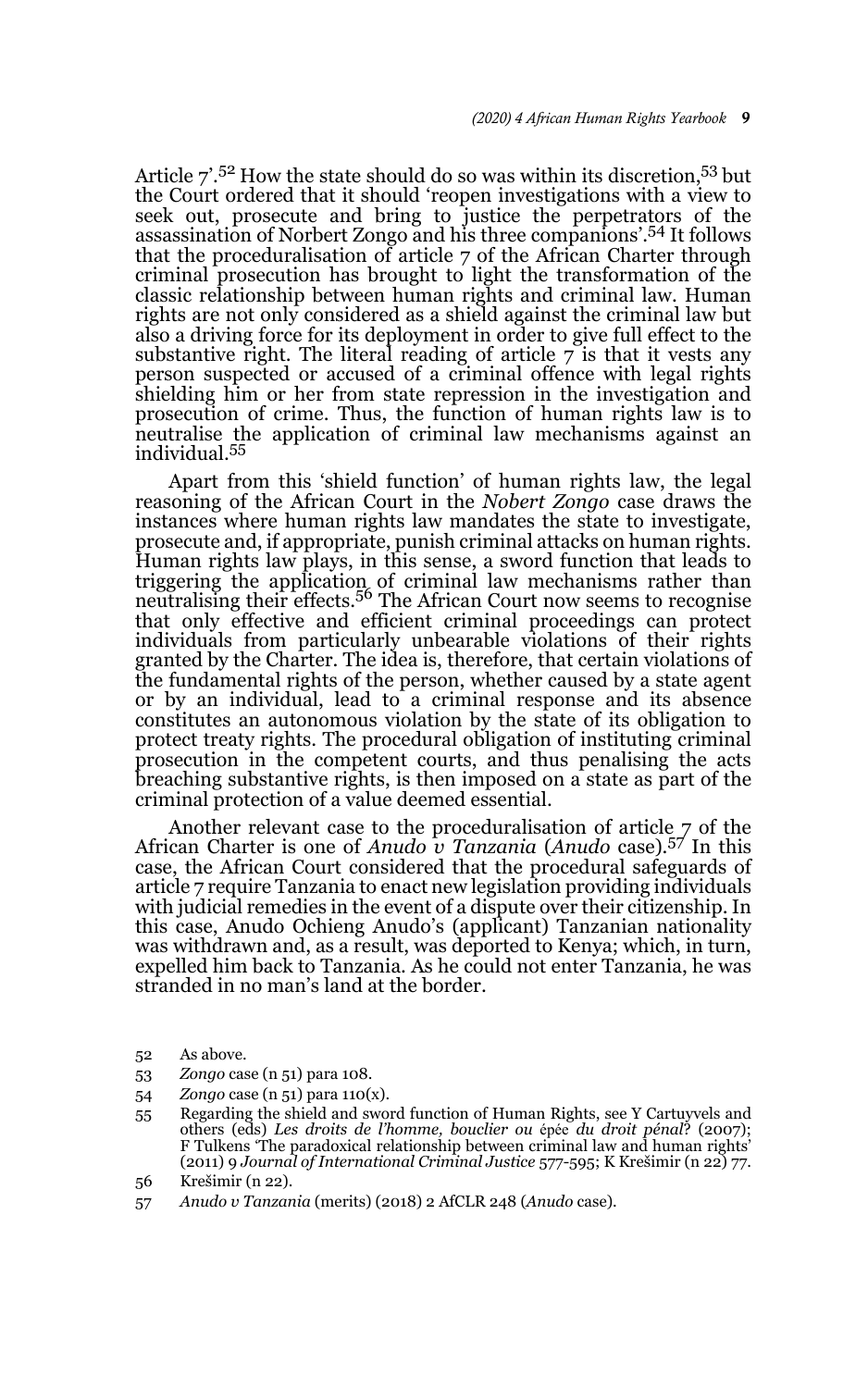The Applicant alleged, amongst other things, that his right to nationality as guaranteed under the Universal Declaration of Human<br>Rights (UDHR) had been violated.<sup>58</sup> The Court held that neither the African Charter nor the ICCPR explicitly deals with the right to a nationality. However, the withdrawal of nationality by making a<br>stateless person violates article 15 UDHR,<sup>59</sup> which reflects customary international law.60 Thus, the Court ruled that the deprivation of the Applicant's nationality was arbitrary under article 15 of the UDHR. His expulsion was therefore also arbitrary and in violation of article 12 of the African Charter and article 13 of the ICCPR. Further, the applicant's right to due process protections had been violated, including the right to be heard before an impartial tribunal, under article 7 of the African Charter and article 14 of the ICCPR.<sup>61</sup>

As far as the right to a nationality is concerned, the African Court has adjudicated two cases only. The *Anudo* case was the first decided by the Court in 2018. In 2019, the African Court issued its ruling in the *Robert John Penessis v Tanzania* case (*Penessis* case).62 One notable difference between the two cases is that the Court departed from its earlier Ruling in the *Anudo* case where it held that the African Charter does not deal with the right to a nationality and, for this reason, applied article 15 of the UDHR as customary international law. However, in the *Penessis* case, while acknowledging that the Charter does not directly regulate this issue of the right to nationality, the Court infers it from article 5 of the Charter guaranteeing the right to dignity.<sup>63</sup>

The African Commission appears to have decided over several communications relating to the violation of the right to a nationality.<sup>64</sup>

(2) No one shall be arbitrarily deprived of his nationality nor denied the right to change his nationality'.

The African Court has jurisdiction to interpret any human rights obligations binding on the state, and the case thus draws not only on the African Charter, but also on the International Covenant on Civil and Political Rights (ICCPR), as well as Article 15 of the UDHR, which the Court affirmed to be customary international law. See, n 2 above.

- 60 *Anudo* case (n 57) para 76: 'The Court notes that neither the Charter nor the ICCPR contains an Article that deals specifically with the right to nationality. However, the Universal Declaration of Human Rights which is recognized as forming part of customary international law provides under article 15 thereof that: "1. Everyone has the right to a nationality. (2) No one shall be arbitrarily deprived of his nationality…"'; see further, N Ndeunyema 'Anudo v Tanzania: The African Court Recognises the Right to Nationality under Customary International Law' (2018) *OxHRH Blog* 19 April 2018, http://ohrh.law.ox.ac.uk/anudo-v-tanzaniathe-african-court-recognises-the-right-to-nationality-under-customaryinternational-law (accessed 15 August 2020).
- 61 *Anudo* case (n 57) para 132.
- 62 Application 13/2015, *Robert John Penessis v Tanzania*, Judgement of 28 November 2019, https://www.african-court.org/en/index.php/56-pendingcases-details/878-app-no-013-2015-robert-john-penessis-v-united-republic-oftanzania.
- 63 *Penessis* case (n 62) paras 84 and 103.
- 64 See Nubian Community in *Kenya v Kenya*, Communication 317/06, para 140 (30 May 2016), https://www.achpr.org/sessions/descions?id=229.

<sup>58</sup> para 13.

<sup>59</sup> Article 15, UDHR, (1) Everyone has the right to a nationality.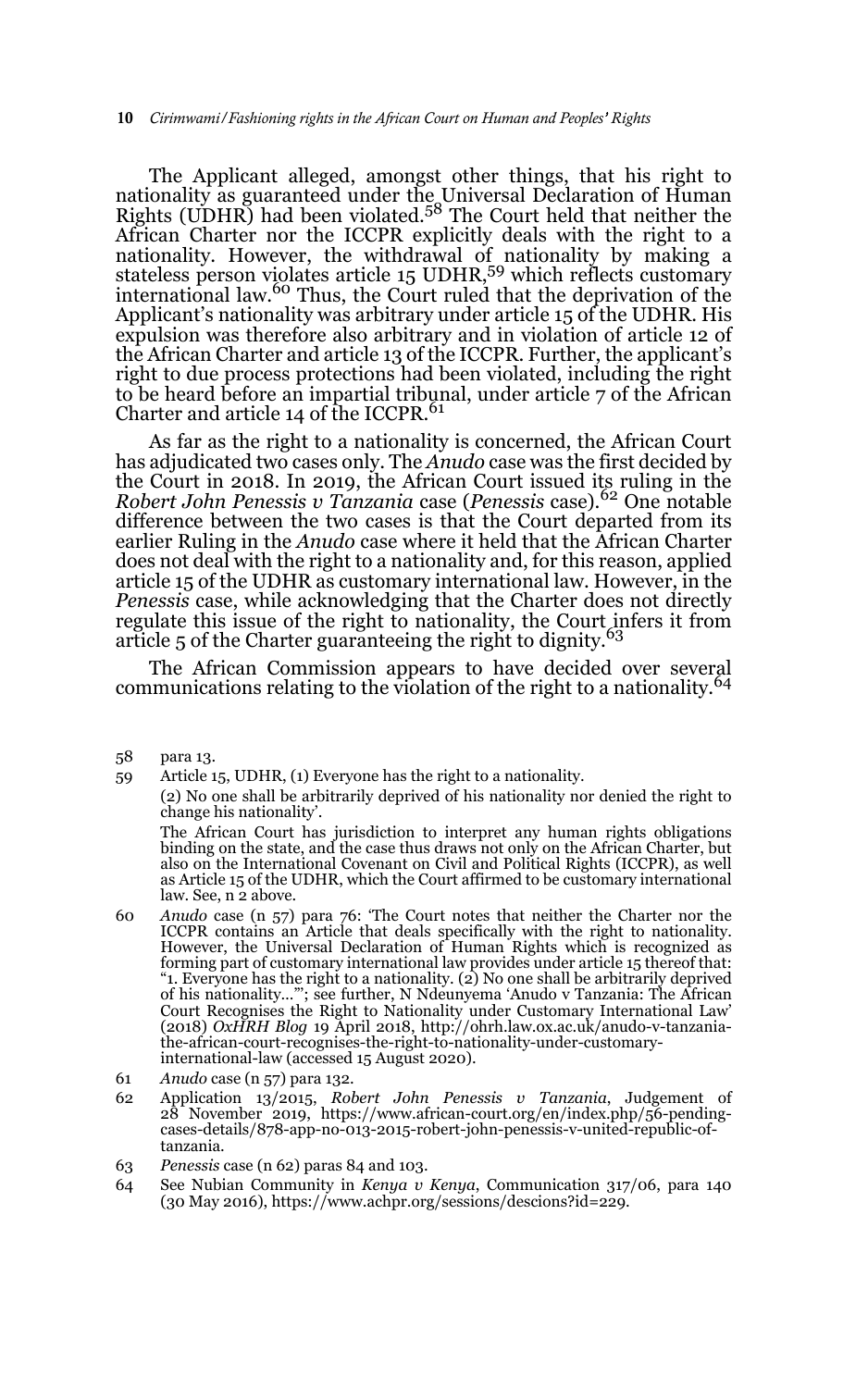As Bronwen Manby highlights in her comment,<sup>65</sup> although the African Court does not mention the right to a nationality, the African Commission has accumulated a significant jurisprudence on the subject.<sup>66</sup> Manby also states that 'the number of cases brought to the African Commission reflects the fact that contested rights to belong to the national community have been at the basis of many of the most intractable political and military conflicts in the continent'.<sup>67</sup>

The most important of the Court's contribution to the current discussion on proceduralisation in the *Anudo* case was its ruling on the burden of proof that shifts to the respondent state and the enactment of legislation. Indeed, the Court held that if a person already holds official documents attesting citizenship the state must prove (to the satisfaction of an independent tribunal) that he or she is not a citizen. The Court ordered Tanzania to amend its legislation to allow for court<br>review of administrative decisions.<sup>68</sup> In other words, the African Court's reasoning regarding the infringement of the right to a nationality guaranteed in article 15 of the UDHR is that, in case of withdrawal of nationality, one has the right to be heard under article 7(1)(a) of the African Charter. This implies a procedural obligation to, by all means, avail a judge for the right holder, including by creating through legislation a competent tribunal where it does not exist.

The *Nobert Zongo* case and *Anudo* cases perfectly illustrate the proceduralisation of substantive rights. Fundamentally, the obligation of an effective investigation, as a general requirement, creates further requirements such as where applicable, the obligation of instituting criminal prosecution in the competent courts and thus penalising the acts breaching substantive rights. Besides, there is an obligation to enact the legislation and to create a competent Court capable of securing the enforcement of a substantive right.

While these two cases relate to the qualified substantive right under article 7 of the African Charter, African Court has also used the technique of proceduralisation to fashion 'implied' substantive rights whose content and scope are controversial.

# **2.2 Proceduralising implied substantive rights**

The proceduralisation did not only help the African Court to fashion the trajectory of 'statutory' substantive rights. The ruling on the effects of Rwanda's withdrawal of the Declaration under article 34(6) of the African Court Protocol delivered in the *Ingabire Umuhiza v Rwanda* (*Ingabire* case)69 is of great interest to the issue of proceduralisation.

<sup>65</sup> B Manby 'Anudo v Tanzania (Afr. Ct. H.P.R.)' (2019) 58(3) *International Legal Materials* 603-627.

<sup>66</sup> Manby (n 65) 604-605.

<sup>67</sup> As above.

<sup>68</sup> *Anudo* case (n 57) para 113-116.

<sup>69</sup> *Ingabire Victoire Umuhoza v Rwanda* (jurisdiction) (2016) 1 AfCLR 562 (*Ingabire* case).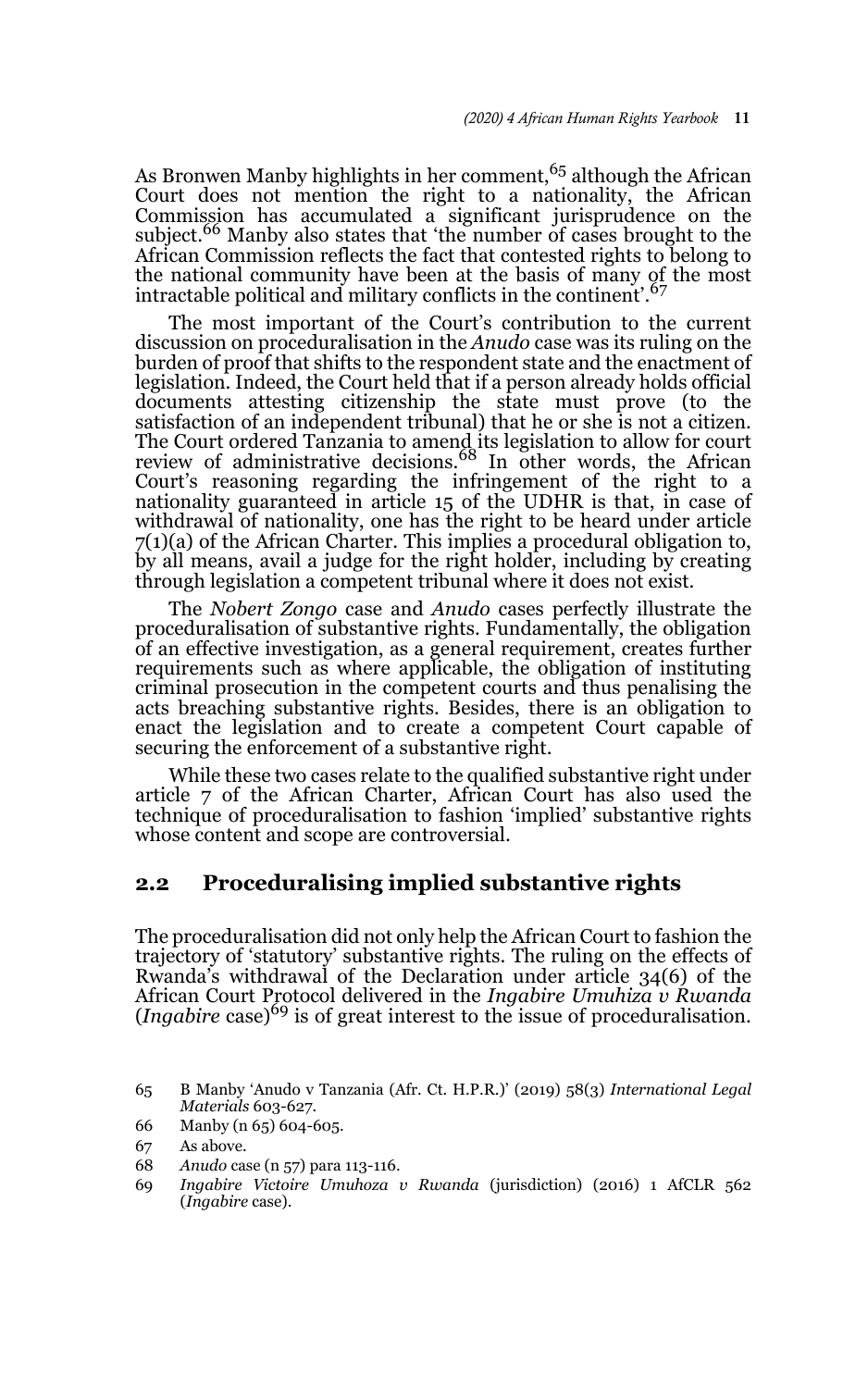Indeed, the *Ingabire* case reveals a fascinating and troubling aspect of the proceduralisation of substantive rights. Not only did the African Court infer a procedural obligation from a substantive right that seems itself to be an underlying right, but it also used the proceduralisation to retain room for manoeuvre in future cases.

The *Ingabire* case was relating to the jurisdiction of the African Court to continue hearing a case given that Rwanda had submitted a notice of withdrawal of its declaration made under article 34(6) of the Court Protocol allowing direct access to the Court by individuals and NGOs. On 2 March 2016, the government of Rwanda notified the African Court of its decision to withdraw the right of individuals and suitably qualified NGOs to submit complaints directly to the African Court. This right was granted in 2013 when it deposited a special declaration with the Court following article 34(6) of its Protocol.70 The notification letter further stated that '[t]he Republic of Rwanda requests that after deposition of the same, the Court suspends hearings involving the Republic of Rwanda, including the [Ingabire] case [...] until review is made to the Declaration and the Court is notified in due course'.71

The African Court held that in terms of article 3(1) and (2) of the Court Protocol it had jurisdiction to entertain all disputes relating to the Court Protocol, including the issue of withdrawal of article 34(6) declaration.<sup>72</sup> The ruling on the effects of Rwanda's withdrawal of its declaration articulates around three main issues: the validity of the withdrawal,<sup>73</sup> the conditions that apply to  $it^{74}$  and the legal effects of the withdrawal.<sup>75</sup> These three issues resulted in some outstanding comments among scholars.<sup>76</sup>

The most relevant point to the question of proceduralisation is relating to the conditions of the withdrawal and its legal effects. The Court held that even though Rwanda was entitled to withdraw its declaration, this could not be done arbitrarily as it conferred rights on 'third parties, the enjoyment of which require legal certainty'.77 The African Court's reasoning is that withdrawal should be preceded by a minimum of one-year prior notice: 'The provision of a notice period is essential to ensure juridical security by preventing abrupt suspension

- 70 *Ingabire* case (n 69) para 51.
- 71 para 18.
- 72 para 52.
- 73 paras 53-59
- 74 paras 60-99
- 75 paras 67-68.
- 76 See further, O Windridge 'Assessing Rwexit: the impact and implications of Rwanda's withdrawal of its article 34(6)-declaration before the African Court on Human and Peoples' Rights' (2018) 2 A*frican Human Rights Yearbook* 243; SB Traoré 'Requête no 003/2014, affaire *Ingabire Victoire Umuhoza c. République du Rwanda*' in A Soma & S Dabiré (eds) *Les grands arrêts de la Cour africaines des droits de l'homme et des peuples* (2020) (forthcoming).
- 77 *Ingabire* case (n 69) para 60.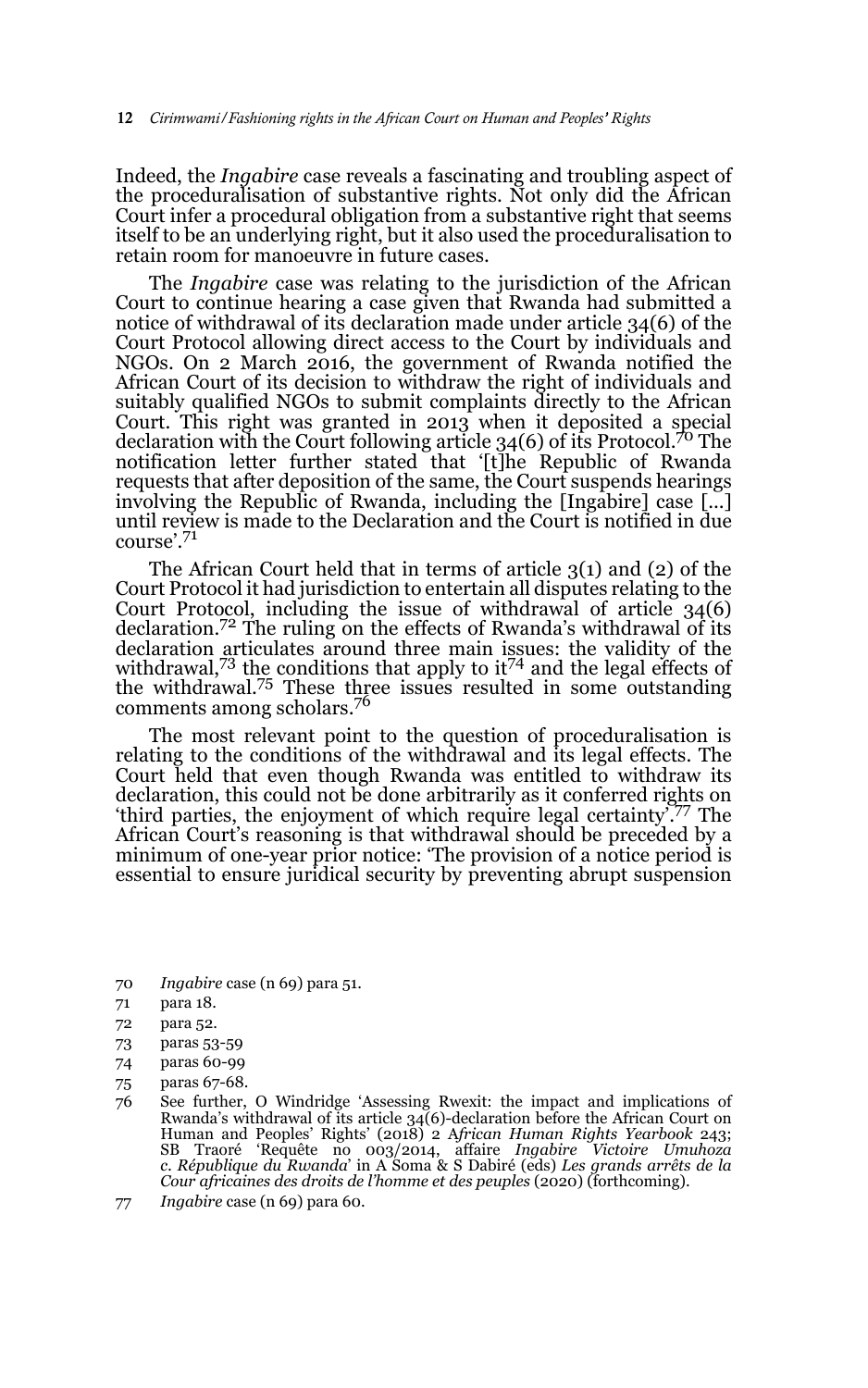of rights, which inevitably impact on third parties, in this case, individuals and groups who are rights holders'.<sup>78</sup>

In other words, the African Court considered that such a declaration once made creates subjective rights to the benefit of individuals and groups. Therefore, 'the suddenness of withdrawal without prior notice has the potential to weaken the protection regime provided for in the Charter'.79 Thus, the Court imposes a procedural requirement of one year's notice to give effect to the subjective rights of individuals and groups.

Unlike the *Nobert Zongo* case and *Anudo* case whereby substantive rights are uniquely identified, the judgment on the Effects of Withdrawal in *Ingabire* case does not determine the rights that the African Court intended to safeguard. It is challenging to know to which specific right the Court refers. Also, it is not possible to specify its exact content and scope. The Court has just considered that there are subjective rights for individuals whose states have accepted its jurisdiction under article 34(6) of the Court's Protocol.

Therefore, proceduralising these rights by imposing on the Rwandan authorities the requirement of one year's notice before the withdrawal takes effect poses a methodological problem in the Court's reasoning. Perhaps the understatement is that the Court appeared to give effect to a general right to justice, including the right to remedy, for victims of human rights infringements. The African Court seems to proceduralise a right for victims whose cases are under consideration to have standing before it regardless of the withdrawal of the declaration under 34(6) of the Charter. Moreover, the African Court seems to leave the door open for potential victims who might seize it during the notice period. The Court's decision does not say that the notice period has the effect of allowing the Court to complete its consideration of the case. Instead, such a notice period intends to prevent an abrupt withdrawal from violating the individual rights arising from the state's acceptance of the Court's jurisdiction. In so doing the Court has tried to shape the trajectory of an implied substantive right. From this perspective, it is understandable why it stated that the suddenness of withdrawal without prior notice has the potential to weaken the protection regime provided for in the African Charter.

The troubling issue with the Court's approach is that it has inferred a procedural obligation from a substantive right that seems itself to be an underlying right. While article 34(6) of the Court's Protocol has hitherto been considered as the basis of the Court's jurisdiction to hear individual and NGO complaints, the Court's judgment in the *Ingabire* case demonstrates that it also contains a substantive right. Proceduralisation has thus enabled the Court to bring back to the debate the existence of this substantive right and, subsequently, to impose a procedural requirement of a notice period on Rwanda to

78 para 62; see further, F Viljoen *International human rights law in Africa* (2007) 256.

79 *Ingabire* case (n 69).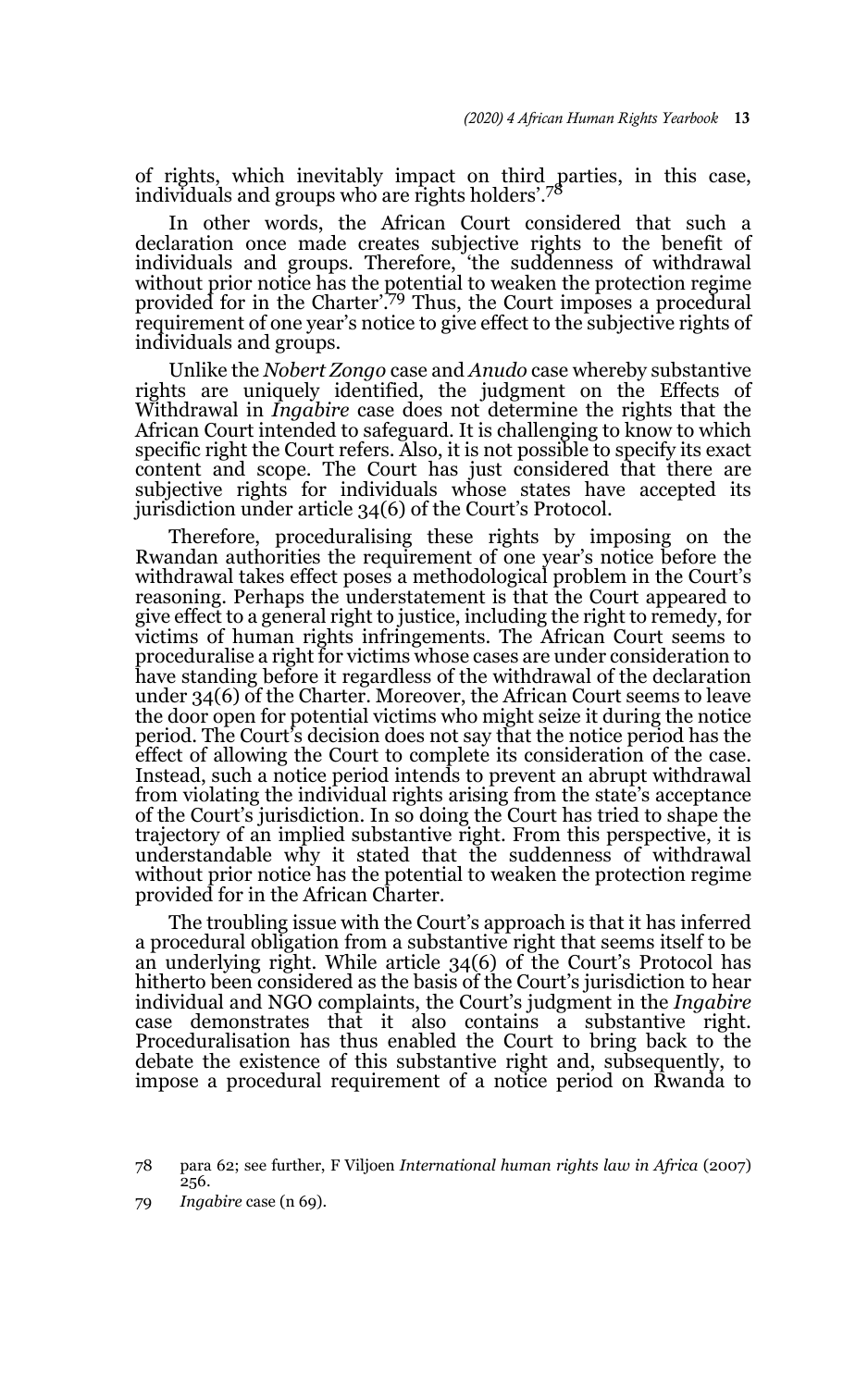ensure that its abrupt withdrawal does not infringe it. Perhaps the complexity of proceduralisation lies at this point.

Overall, this phenomenon demonstrates that, as an interpretative tool resulting from judicial activism, the proceduralisation can serve other purposes than the effectiveness of a statutory substantive right. The Court can also use proceduralisation as a tool to maintain more flexibility for future cases. Proceduralising an implied substantive right that derives from article 34(6) of the Court's Protocol has a *prima facie* reading. It can be seen as a means by which the ACHPR intended to manage future withdrawals of the declaration enshrined in article 34(6) of its Protocol. Indeed, since the Rwandan withdrawal, three other countries have withdrawn their declarations in only six months.

### **3 CONCLUSION**

In an effort to discharge its mandate to protect human rights on the continent, the African Court has been navigating the troubled waters of the tension between the desire to safeguard the rights of individuals, to shape their content and the scope of states' obligations. The proceduralisation of substantive rights has served as a navigational compass in some of the cases handled by the Court. As we have seen, proceduralisation is an interpretive tool arising from judicial activism. It makes human rights protection more effective and reinforces procedural values. The cases discussed in this article show that through this technique, the judges of the African Court have inferred procedural requirements into substantive rights and imposed them on states to give effect to the rights guaranteed by the African Charter. The *Nobert Zongo* and *Anudo* cases have demonstrated how proceduralisation leads to the concretisation of rights by widening the scope of obligations and by deepening the requirement of their protection. The requirement of instituting criminal prosecution in the competent courts and thus penalising the acts breaching substantive rights embedded in article 7 of the African Charter is a perfect illustration of how proceduralisation widens the scope of states' obligations and deepens the requirements of their protection. Moreover, the procedural obligation to enact legislation establishing a Court to rule on the infringement of guaranteed rights in the same provision (in the *Anudo* case) contributes to strengthen the rights protection regime and broaden the states' obligations.

The prospects and success of proceduralisation will depend on the ability of African Court to be sharper in its reasoning. The *Ingabire* case shows the complexity of proceduralisation as an interpretative tool. The analysis of this case demonstrates that the procedural obligation of oneyear notice period imposed on Rwanda tends to leave the Court more

<sup>80</sup> See T Davi & E Amani 'Another one bites the dust: Côte d'Ivoire to end individual and NGO access to the African Court' (2020) Ejil:Talk! Blog of the *European Journal of International Law* 19 May 2020, https://www.ejiltalk.org/anotherone-bites-the-dust-cote-divoire-to-end-individual-and-ngo-access-to-theafrican-court/ (accessed 15 August 2020).